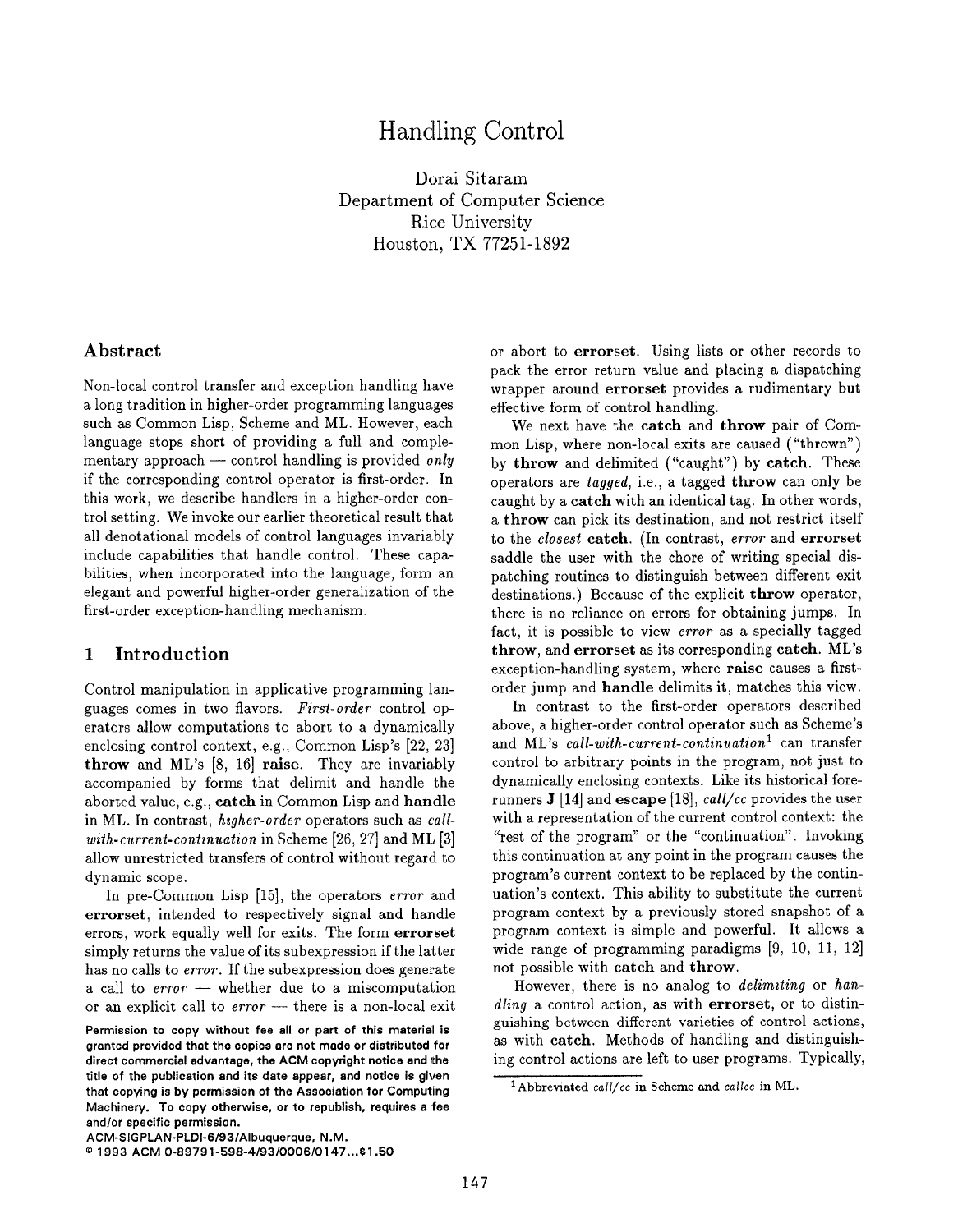the user stores the context where a continuation should be handled as yet another call/cc-continuation, so that control can be transferred to it after the jump to the first continuation has accomplished its purpose. In the presence of several continuations with their respective quasi-handlers, keeping track of the various jump-off points and avoiding clashes between them requires sophisticated bookkeeping strategies [4, 11]. It is therefore useful to explore options that tackle this problem without sacrificing the programming power of higherorder control.

Here we show that the historical duality of first-order throwing and handling is useful even for higher-order control. In earlier work [20, 21], we showed that all conventional models for non-local control include a controlhandling capability. In other words, if the relationship between the model meanings and the observable behavior of language terms is to match, the language, like the model, must include handlers. In light of this theoretical result, efforts to "constrain"  $call/cc$  are simply attempts to simulate a handler in a handler-less language. Such attempts are not only complicated but also ultimately unsatisfactory, since the original operator has to be disabled in the process. A control handler in the language cleanly solves these issues. Indeed, it enriches higher-order control, opening the way to novel and elegant control paradigms.

Section 2 introduces the higher-order control operators run and fcontrol in a Scheme setting, with simple illustrations. Sections 3 and 4 describe two familiar but larger examples where control handlers prove useful. Section 5 summarizes the results.

## 2 Manipulating control using handlers

A control operator such as  $call/cc$  that captures continuations is a *control reifier*: it *reifies* the continuation of the program and provides this to the user. However, a closer look shows that  $call/cc$  combines two actions: not only does it capture the current continuation, it also invokes its argument procedure on this continuation. In other words, the handling of the continuation takes place at the identical site as the creation of the continuation, in contrast to  $errorset/error$  and  $catch/throw$ .

Control-handling constructs in traditional Lisp delimit the context that can be erased by their control operators. Extrapolating from the relationship between errorset and *error* or catch and throw, a control delimiter for call/cc would control the extent of the context captured by call/cc or erased by its continuations. This operator, proposed by Felleisen [7], is called the "prompt", since it annotates its subexpression as an independent program, in so far as control actions are concerned, much like the prompt sign in a read-evalprint loop. The *procedural* variant of the prompt is called run, to borrow a term used for an operator that runs programs [25]. The prompt and run are equivalent: either can be seen as syntactic sugar for the other. Together with higher-order control reifiers like  $call/cc$ , the prompt supports powerful programming idioms [6, 19]. It has several successors specially suited to various practical settings, e.g.,  $\text{span}$  [13], reset [2], and splitter [17]. However, none of these constructs bandies control objects — the corresponding control reifier continues to double as handler.

In this work, we continue the process of extrapolation identified above by adding control-handling capabilities to the delimiter. In other words, we shift the site of continuation handling from the control reifier to the control delimiter. This drastically changes the aspect of both delimiter and reifier. The new control-capturing operator is a stripped down version of  $\frac{call}{cc}$  — it needs no procedural argument to "receive" its continuation, since the delimiter takes care of control handling — and is therefore given a new name: fcontrol. The new delimiter takes two subexpressions: (1) a computation that runs as a control-independent program, and (2) a procedure that will handle any control actions performed by the first subexpression.<sup>2</sup>

There is one notable difference between the current system and the historical errorset that it resembles: It is a much more versatile control mechanism — the continuations manipulated are higher-order, and not just aborts. The control system is identical to the one suggested by a different, theoretical route, viz., the control-handling prompts that we showed to be implicitly present in all the traditional denotational models [20, 21].

## 2.1 Run and fcontrol

The control delimiter is called  $run$ . It takes two arguments, a thunk<sup>3</sup> and a binary procedure called the handler:

## $(run \ \langle thunk \rangle \ \langle handler \rangle)$

The procedure run calls the thunk as an controlindependent program. If the thunk returns normally, the call to run returns the result of the thunk. If, on the other hand, there is a control action inside the thunk, the handler is invoked on the objects produced by the control action.

The prompt,  $\%$ , is a convenient syntactic variant<sup>4</sup> of run:

<sup>2</sup>Bruce Duba first suggested the "prompt with a handler".

 $3$ I.e., a procedure of zero arguments.

 $4$ The symbol  $%$  is chosen for its similarity to an operating system prompt. Lisp's own prompt sign is usually  $>$ ; unfortunately, that symbol is taken.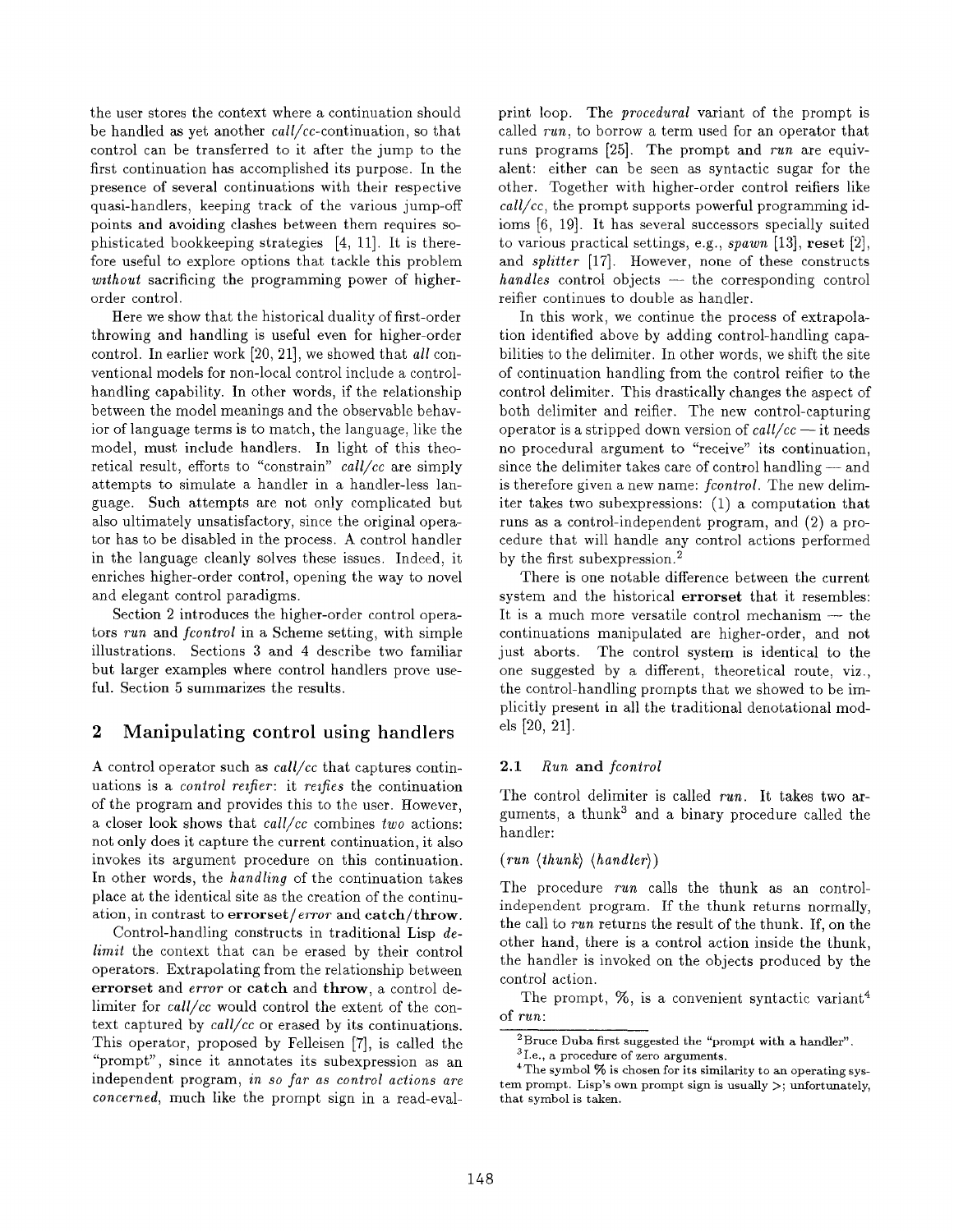(% exp handler)  $\equiv$  (run (lambda () exp) handler)

A control action is caused by invoking the control reifer *fcontrol* on a single argument:

(fcontrol (object))

This sends a signal to the dynamically nearest surrounding run, much like the first-order throw to catch. The important difference is that the signal contains both the argument object and the reified context or the continuation. Run processes this signal by invoking the handler on these two values. Since we want run to be the sole arbiter of control handling, the continuations produced by fcontrol are "functional". I.e., fcontrolcontinuations, unlike call/cc-continuations, will not automatically erase existing context when invoked.

#### 2.2 Simple exits

As a simple illustration, a prompt with a handler that ignores the continuation provides an abort, i.e., the common paradigm for procedure and loop exits. The prompt marks the entry point; an *fcontrol*-application within the prompt's first subexpression exits to the entry point with an aborted value. E.g., the following procedure for multiplying the elements of a list exits immediately on encountering a zero element:

(define product  $(\lambda)$  $(\%$  (let loop  $(s s))$  $(ii (null? s) 1)$  $(\text{let } ([a (car s)])$  $(i\mathbf{f} (= a 0) (frontrol 0)$  $(* a (loop (cdr s))))))$  $(\textbf{lambda}(r k) r)))$ 

#### 2.3 Tree-matching

A canonical example of the use of continuations is to find if two trees have the same  $fringe<sup>5</sup>$ . The purely functional approach flattens both trees and checks if the results match. However, this would traverse the trees once completely to flatten them, and then again till it finds non-matching elements. Furthermore, even the best flattening operations require conses equal to the total number of leaves.

The Scheme solution enlists both  $call/cc$  and assignment to avoid needless *consing*. Each tree is mapped to a generator, a procedure with internal state that successively produces the leaves of the tree:

```
(define make-generator
  (lambda (tree)
    (letrec
       ([caller \text{ '*}][generate-leaves
          (lambda ()
            (let ioop ([tree tree])
              (cond
                 [(pair? tree)
                 ((loop (car tree)) (loop (cdr tree)))[(null? tree)'skip]
                 [else
                   (call/cc
                     (lambda (rest-of-tree)
                       (set! generate-leaves
                          (lambda () (rest-of-tree '*)))(caller \ tree))))(caller'()))](lambda ()
         (call/cc
           (\textbf{lambda}(k))(set! \; caller \; k) \; (generate-leaves))))))
```
The generator returns the empty list (which cannot be a leaf) when all the leaves have been accounted for. A simple loop alternately calls each generator, matches the leaves thus obtained, and stops immediately upon finding a mismatch:

```
(define same-fringe?
  (\textbf{lambda} (tree1 \text{ tree}2))(let ([genl (make-generator treel)]
           [gen2 (make-generation tree2)])(\text{let } loop))(let ([leaf1 (gen1)] [leaf2 (gen2)])
            (if (eqv? leaf1 leaf2)(ii (null? leaf1) # t (loop))#f))))))
```
The generator procedure uses call/cc to keep track of two continuations: (1) the continuation of each call to the generator so the result can be returned to it, and (2) the continuation marking each break in the traversal of the tree, so that the next call to the generator can resume where the previous call left off. Assignment is used to store both continuations in the internal state of the generator.

The crucial continuation is (2), the rest of the computation in the generator. The continuation (1) merely handles the interface with the generator. In the call/cc solution, each continuation represents a different instance of the entire program context. In fact, continuation (1) is used to remember that point in the continuation (2) where control needs to be transferred back to the caller. In the presence of the continuationdelimiting handler, continuation (1) need not be cap-

 $5\text{In our example } ((1: 2): 3) \text{ and } (1:(2:3)) \text{ are considered}$ to have the same fringe, as also  $((1 2) 3)$ ,  $(1 (2 3))$  and  $((1 2)$ (3)) — the empty list (), wherever it occurs in the tree, does not contribute any leaves.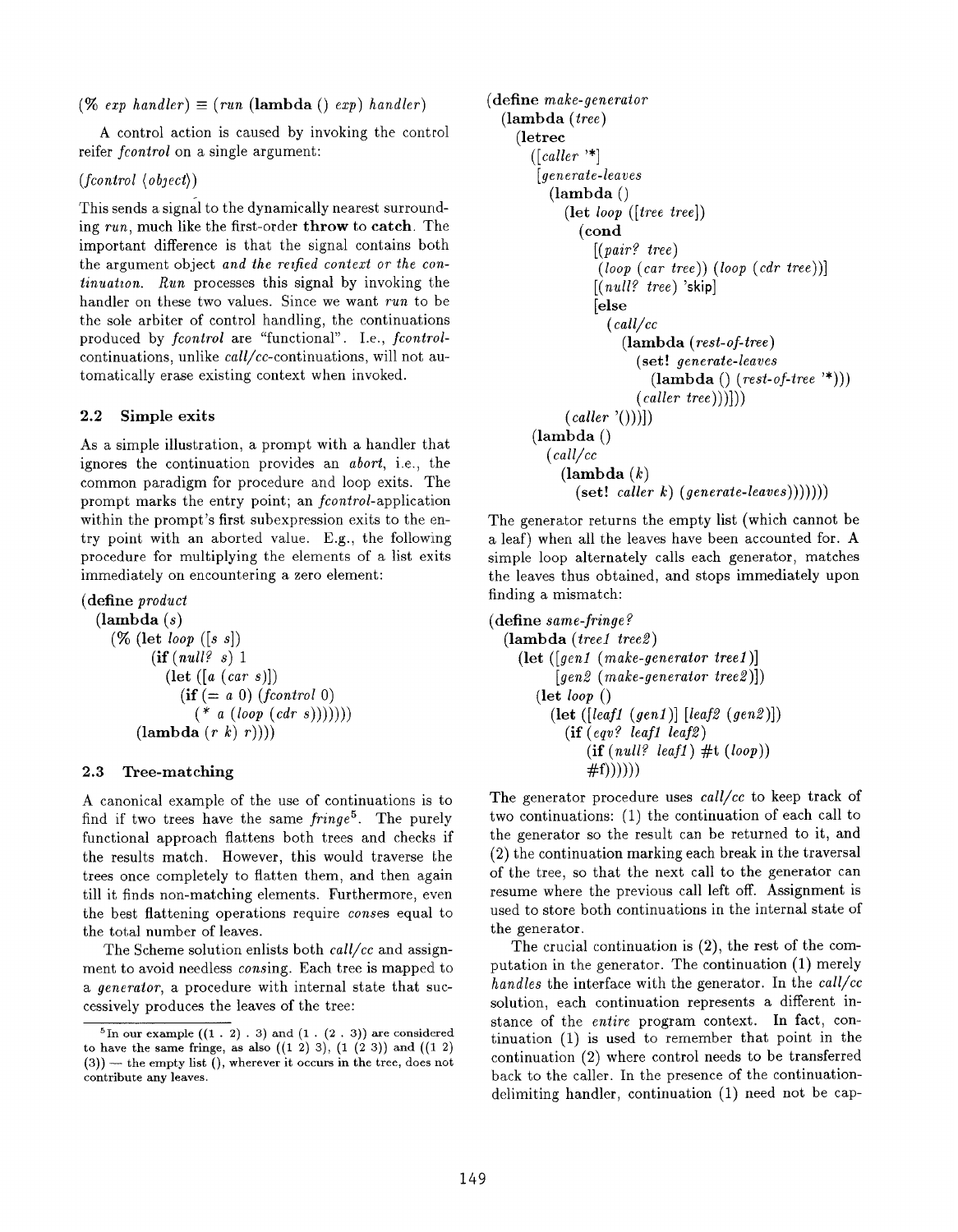tured at all, and furthermore, continuation (2) need only be the partial continuation within the generator. As a side benefit, the entire bookkeeping using assignment can be wholly avoided.

We now present the Scheme solution that uses prompt and *fcontrol* rather than *call/cc* and **set!**. Here too, the program checks the leaves alternately, using generators that successively throw leaves:

```
(define make-frame
```

```
(lambda (tree)
   (lambda (any)
      (let loop
([tree tree])
        \left( \textbf{cond} \right) [( pair? tree
      (fcontrol(\prime)))(ioop (car tree)) (loop (cdr tree))]
                 [(null? tree) '*]
                 [else (fontrol tree)]))
```
A loop catches leaves alternately from each fringe, and compares them: a mismatch immediately stops the process:

```
(define same-fringe ?
```

```
(lambda (treel tree2)
   (\text{let } loop \text{ } (fringe1 \text{ } (make-frame tree1))[fringe2 (make-fringe tree2)])(\% (fringe1 \n<sup>*</sup>)(lambda (leaf1 rest-of-frame1))(\% (fringe 2 <sup>'*</sup>)
                     (\textbf{lambda} \; (leaf2 \; rest\text{-}of\text{-}fringe2))(\textbf{if} (eqv)? leaf1 leaf2)
                             \left( \text{if} \left( \text{null} \right) leaf1) #t
                                (loop \ rest-of-fringe 1)rest-of-frmge2))
                             #f))))))
```
Each time the rest of a fringe is probed, a handler is used to collect a leaf (or the empty list signaling end of fringe) and the remaining fringe computation. If the leaves from the two fringes match, more leaves are ordered. If the leaves are different, the rest of the fringes are ignored, and the predicate returns false.

## 2.4 Tagged run and fcontrol

To avoid interference between control actions arising from logically different uses of run/fcontrol, we should identify matching pairs of these control operators. In an earlier approach, we suggested a hierarchically ordered set of delimiters [19]. For prompts with handlers, it is natural to continue our extrapolation from Lisp's catch and throw, giving tagged versions of run and fcontrol, invoked respectively as:

```
(run-tagged \langle tag \rangle \langle thunk \rangle \langle handler \rangle)
```

```
and
```
 $(fcontrol-tagged \langle tag \rangle \langle object \rangle)$ 

One tagging protocol — others are possible — is to have an *fcontrol* tagged  $X$  jump to the dynamically closest prompt tagged  $X$ . Not only are intervening prompts of other tags ignored, but the continuation thrown to the  $X$ -prompt will be the complete continuation extending from the  $X$ -prompt to the  $X$ -fcontrolapplication. Different tags govern different logical uses of run/fcontrol without fear of interference. Furthermore, since a tag is any object, we can choose unforgeable tag values and hide their use within a textual region using lexical hiding.

We can define the tagged versions using the raw primitives and a strategy whereby *fcontrol*-tagged uses fcontrol to send a structure consisting of both its tag and its thrown value. However, it is preferable to avoid the data-structure overhead and provide the tagged operators as primitives. We shall henceforth usurp the name run and fcontrol for the tagged operators. The previous untagged uses can be considered as having either a default or catch-all tag, say false.

## 3 Nestable engines

Our first larger example involving intensive control manipulation is the engine. An engine [4, 10] is an abstraction of computation subject to timed preemption. It forms a tractable building block for realizing a variety of communicating concurrent processes.

An engine's underlying computation is a thunk that can be run as a preemptable process. The engine is applied to three arguments: (1) a number of time units or  $ticks$ ,  $(2)$  a success procedure, and  $(3)$  a failure procedure. If the engine computation finishes within the allotted time, the success procedure is applied to the result of the computation and the remaining ticks; otherwise, the failure procedure is applied to a thunk that represents the rest of the interrupted computation. This thunk, when called, resumes the interrupted engine computation. $6$ 

Haynes and Friedman [10] distinguish two varieties of engines:  $flat$  (unnestable) and nestable. Flat engines cannot run other engines, but as the authors say, this restriction "considerably simplifies the implementation of engines", where the implementation uses Scheme-style continuations.

The more general nestable engines, or *nesters*, can be called at arbitrary sites, but are more difficult to implement in Scheme. An engine that invokes ("nests")

 $6$ Traditionally, the value supplied to the  $failure$  procedure is a new engine representing the remaining computation of the old engine — rather than just its underlying thunk. Our version is no less general, and further allows enhancements that directly access the engine's underlying thunk.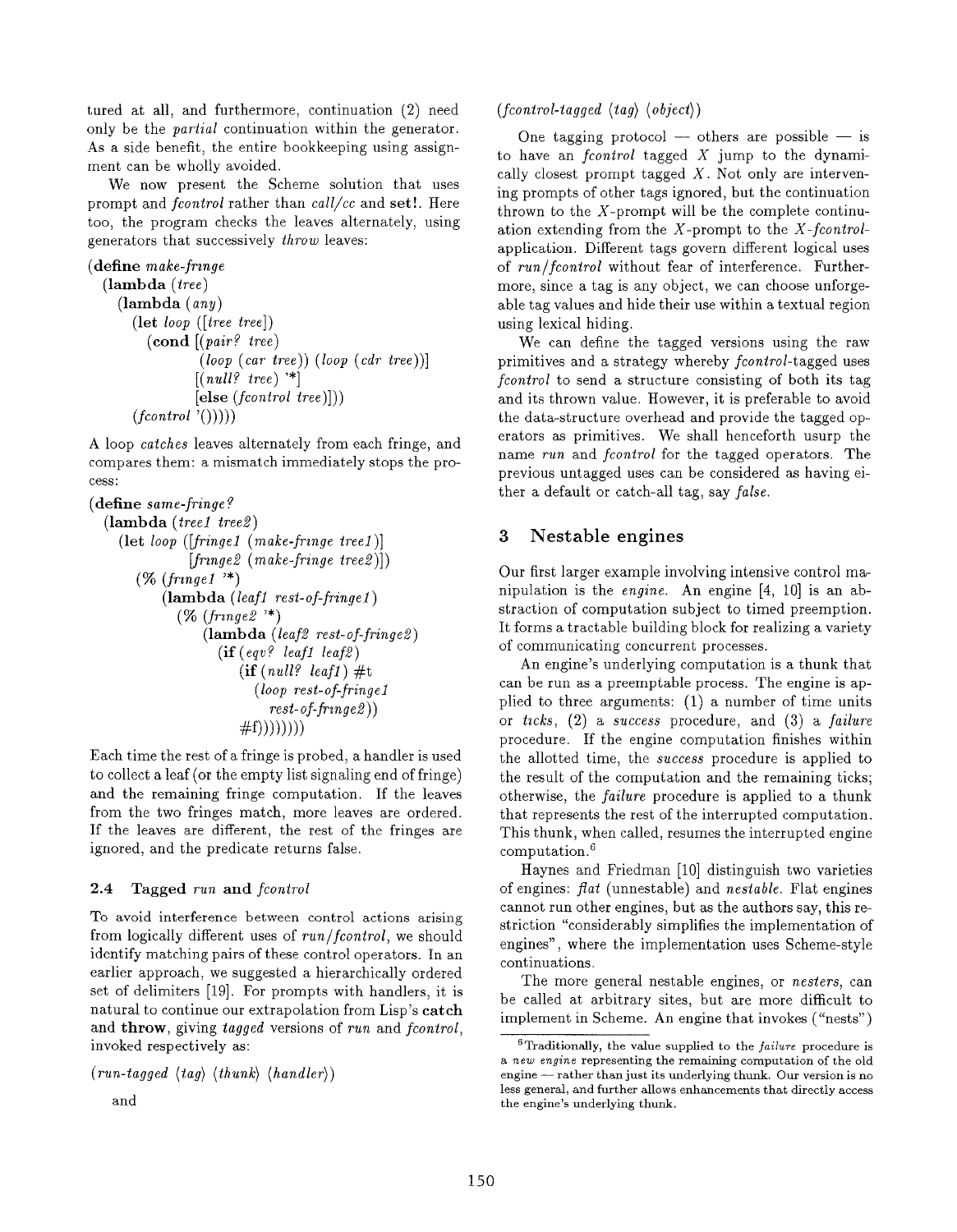another engine is called its parent. Nesters require some user-specified notion of fatrness governing the way time is spent among the nested invocations.<sup>7</sup> For instance, the nestable variety described here lets each engine use ticks only from the amount allotted to its ancestors. Otherwise, an engine could "cheat" by performing its work through its offspring.

The *call/cc* implementation of flat engines involves capture of continuations at both the starting (or resuming) and returning points of an engine. Extending it to allow nestable engines entails more than adding code for tick management, since the continuations to be captured while transferring control across the generations of engines need involved bookkeeping [4].

We show here an implementation of nestable engines using control handlers. There is a clean separation between the segment for transferring control and the segment for managing time units.<sup>8</sup> Indeed, modifying just the time management strategy yields different kinds of fairness, including flat engines.

#### 3.1 The clock

The implementation presupposes a global clock or interruptable timer that consumes ticks while a program executes. The following describes the type of clock we shall use: it may be defined using either natively provided alarms or through syntactic extensions [4] that simulate tick consumption. The internal state of the clock contains:

- 1. the number of remaining ticks; and
- 2. an interrupt handler to be invoked when the clock runs out of ticks.

The user can perform the following clock operations:

- 1. (clock 'set-handler  $\langle h \rangle$ ) sets the interrupt handler to  $\langle h \rangle$ ;
- 2. (clock 'set  $\langle n \rangle$ ) sets the ticks for countdown to  $\langle n \rangle$ ; and
- 3.  $(clock$  'stop) stops the clock (without setting off the interrupt handler), returning the remaining ticks.

The number of ticks ranges over the natural numbers and an atom called infinity.<sup>9</sup> A clock with an infinite number of ticks cannot run out of time, i.e., it is quiescent or "already stopped". Stopping an already stopped clock returns infinity. Setting the clock's ticks to infinity stops the clock, i.e.,  $(clock$  'stop) is shorthand for (clock 'set infinity).

The clock's handler is set to throw an interrupt signal, say 'interrupt, to an engine prompt:

```
(cJock 'set-handler
```
(lambda () (fcontrol 'engine 'interrupt)))

#### 3.2 The engine core code

The procedure make-engine takes a thunk and produces an engine, a procedure of three arguments: ticks, success and failure.

Assume for the moment that the tick management is accomplished by code segments named (ticks-prelude) and  $\langle \text{ticks-postulate} \rangle$ . The variable  $\text{true-ticks -- intro-}$ duced in  $\langle \text{ticks-prelude} \rangle$  — shows the actual number of ticks given to the current engine. This may be less than the argument ticks, owing to fairness considerations.

When invoked, the engine runs its thunk as an independent piece of computation, in so far as control is concerned. We therefore depict the engine computation as the engine's thunk invoked within a prompt tagged 'engine. The computation uses the flag enginesucceeded? to record whether the engine succeeded, and if so, the variable ticks-lefl denotes the ticks to spare. In our first outline, the prompt surrounds code that includes both the initial setting of the clock to the allotted ticks, and the stopping of the clock if the thunk returns successfully. If the engine fails — because of a clock interrupt — the handler returns a thunk representing the rest of the engine. (If the handler was invoked for some reason other than an interrupt, we simply let it pass on the value.)

After the postlude timer code  $\langle \text{ticks-postlude} \rangle$  – which may modify ticks-left — either the success or failure action is taken, depending on the result of running the engine thunk:

```
(define make-engine;; *** first outline ***
  (lambda (thunk)
     (lambda (ticks success failure)
        \langle \textit{ticks-prelude} \rangle(\text{let}^* \ ((\text{engine-succeeded? \#f})[ticks-left 0][result; \dots (I)](% 'engine
                       (begin (clock) set true\text{-}ticks)(\text{let } ([result (thunk)])(set! ticks-left (clock 'stop));; ... (II)
                            (set! engine-succeeded?#t)
                            result))
```
<sup>&</sup>lt;sup>7</sup>Indeed, the flat engine could be considered a variant of the nester where fairness means the prohibition of children!

<sup>&</sup>lt;sup>8</sup> Given a module-based Scheme, the code can be written as an engine module that abstracts over a fairness module.

<sup>&</sup>lt;sup>9</sup>Some Scheme dialects provide an atom for an infinitely large number, on which the numerical procedures produce the expected results. In other dialects, any non-numerical atom may be chosen, with the procedures  $min$ ,  $-$  and  $=$  redefined (in the lexical scope of the engine definition) to admit infinity as a possible argument.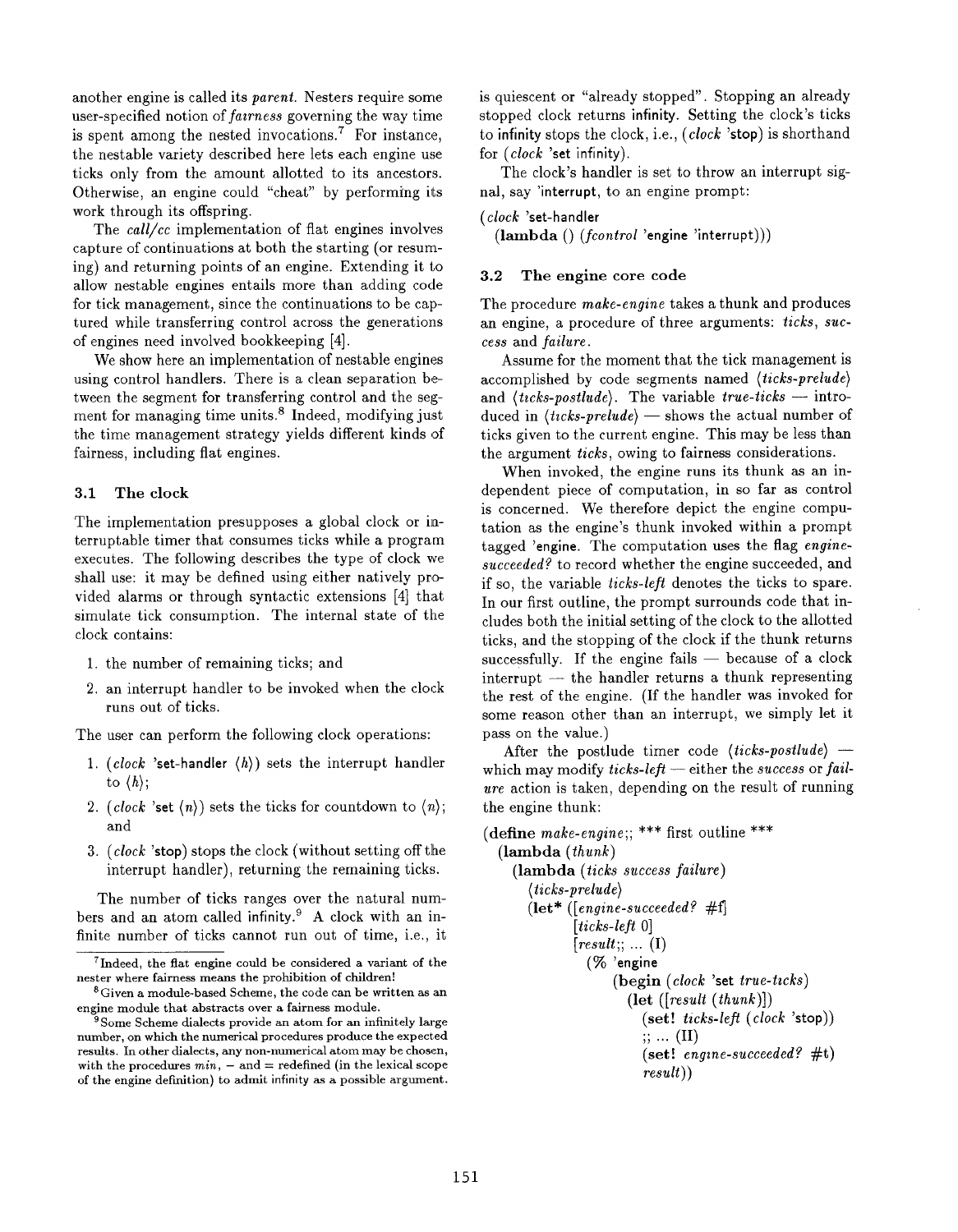```
(\text{lambda} (r k))(if (eq? r 'interrupt)
                      (\text{lambda } ()(k \# f)) r))\langle \textit{ticks-postlude} \rangle;; ... (III)
(cond [engine-succeeded?
           (success result ticks-left)]
        [else (failure result)]))
```
When the prompt returns, the variable result contains either the rest of the failed engine or a successful result, and the flag engine-succeeded? tells which of these is the case. Unfortunately, the code gives incorrect failed engines: the continuation denoting the interrupted engine includes the actions for setting the flag engine-succeeded? and stopping the clock. This will yield spurious results when the engine is resumed, whether as a plain thunk or as a fresh engine.

To avoid this, we use two prompts. The outer prompt encloses all the computation as before, including the thunk and the clock and flag operations. The new inner prompt surrounds only the setting of the clock and the call to the engine's thunk. The inner handler reacts to interrupts by throwing the rest of the engine to the outer prompt, thereby avoiding including the flag and clock operations in the thrown thunk. The outer handler disables interrupts that occur after the inner prompt has exited — this is done by resuming the interrupted computation:

```
*** first modification, for (I) above *** !)>
(\text{let}^* (...))[result](% 'engine
              (let ([resuit
                       (% 'engine
                           (begin (ciock 'set true-ticks)
                              (thunk)(\textbf{lambda}(r k))(if (eq? r 'interrupt)(for a total 'engine
                                    (\text{lambda } () (k \# f)))r)))])
                 (set! ticks-left (clock 'stop))
                 \cdots (II)
                 (set! engine-succeeded? \#t)
                 result)
              (\text{lambda} (r k))(if (eq? r'interrupt)(k \#f) (r))\ldots )
```
A successful engine that finishes with no ticks to spare and suffers an interrupt between the two prompts could stop the clock twice. To avoid the second stop from setting the number of ticks left to infinity, the latter value must be coerced to zero:

 $\gamma$  as  $\gamma$  is the modification, for (II) above  $\ast\ast$ (set! ticks-left (infinity- $\theta$  (clock 'stop))) ...

where  $\text{infinity} \rightarrow \theta$  is the function (lambda (n) (if (= n) infinity)  $0 \; n)$ ).

The engine currently run may be a child engine, in which case care is needed when invoking the *failure* operations. If the child has no ticks left, the parent may resume with the *failure* action on the rest of the child. If the child does have some ticks left, the child's failure was not because the ticks supplied by the user were insufficient, but because the fairness strategy curtailed its ticks. In the latter case, the parent must resume the child when the parent runs again:

 $\ldots$  \*\*\* third modification, for (III) above \*\*\*  $\pmb{\text{(cond [engine-succeeded? (success result ticks-left)]}}$  $[ (= ticks-left 0) (failure result)]$ [else ((make-engine result) ticks-left success failure)]) ...

Engines can be forced to stop immediately, either with a success value or as a failure. For a successful exit, use *fcontrol* tagged 'engine to transfer control and a success value to the engine prompt:

(define engine-return

 $(\textbf{lambda}(v)$   $(fcontrol \text{'engine } v))$ 

To block an engine, i.e., compel it to fail, use fcontrol to force an interrupt:

(define engine-block (lambda () (fcontrol 'engine 'interrupt)))

## 3.3 The code for managing ticks

A flat engine needs very little tick management. The variable true-ticks, introduced in (ticks-prelude), is set to exactly the ticks argument supplied to the engine, since there are no parent engines. Some error-checking to ensure that there is no engine already running may be added:

 $\ldots$  \*\*\* (ticks-prelude) for flat engines \*\*\*  $(i\mathbf{f} \text{ (not } (= (clock \text{ 'stop) infinity)})$ (error 'engine "Trying to nest engines!")) (let ([true-ticks ticks])

$$
\ldots)
$$

The  $\langle \text{ticks-postlude} \rangle$  for flat engines is empty.

For nestable engines, both the prelude and postlude codes are more elaborate. The algorithm first stops the currently active parent engine, if any, before running the new child engine. This yields the ticks left for the parent — infinity if there is no parent engine. For fair nesting, the child cannot be run beyond the parent's remaining ticks, regardless of the ticks allotted to the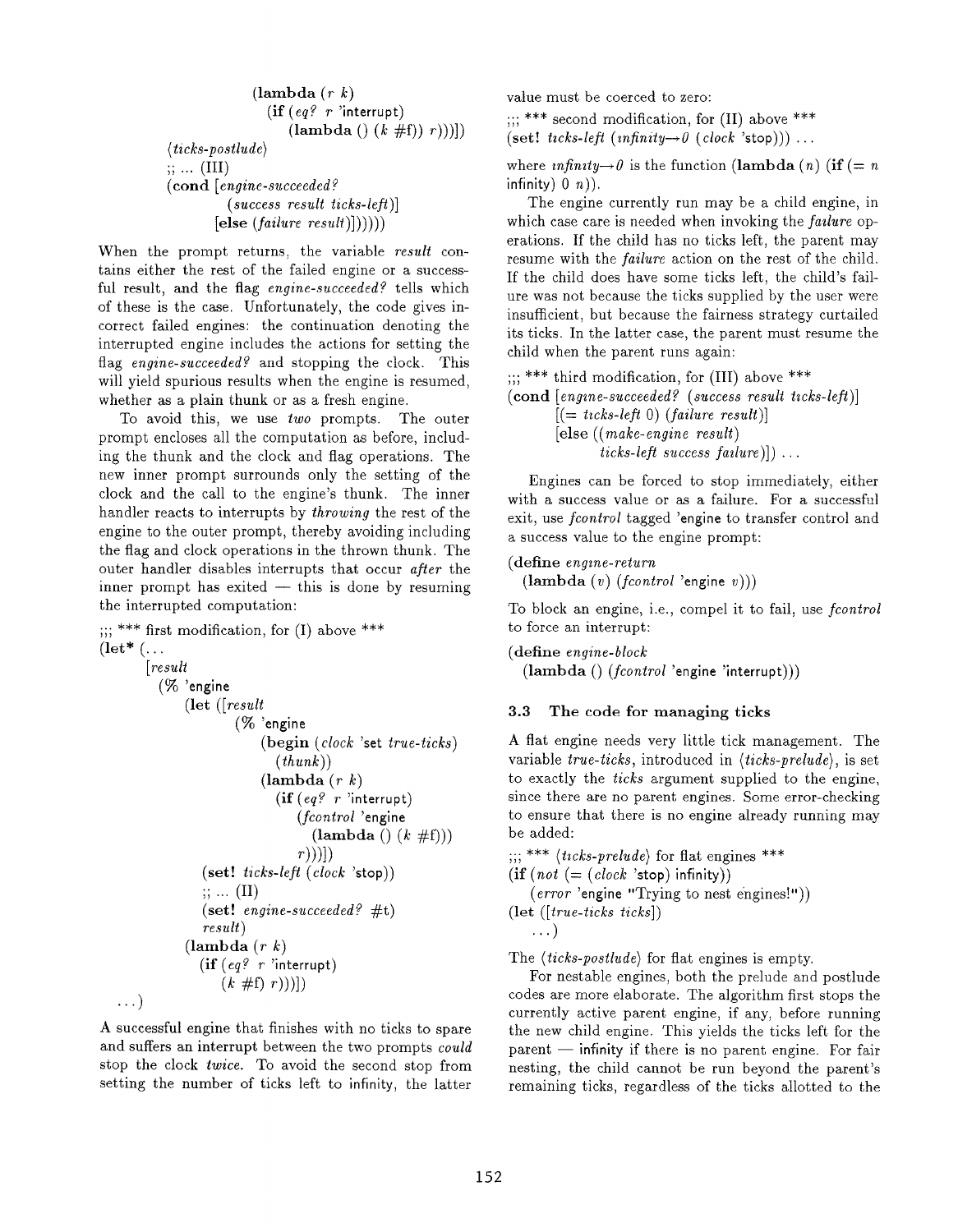child in the program. Thus the child should be run for a number of ticks, *true-ticks*, that is the minimum of the parent's remaining ticks and the child's specified ticks. The variable *child-ticks-left* is that part of the child's ticks not accounted for by true-ticks, and should be remembered should the child be continued at some later time. Further, the time taken by the child is also counted against the parent — thus, parent-ticks-left is the parent's ticks less the child's true ticks.

 $\langle \textit{ticks-prelude} \rangle$  for nestable engines  $^{**}$ (let ([parent-ticks (clock 'stop)]  $[true\text{-}ticks(mn\text{ name }x\text{-}ticksk\text{ class})]$  $[parent-ticks-left$  $(-$  parent-ticks true-ticks)  $[child\text{-}ticks\text{-}left(-\text{-}ticks\text{-}true\text{-}ticks)]$ . . . )

In the postlude, both the parent's and the child's remaining ticks are updated to include  $ticks-left$ , a nonzero number if the child finished successfully before  $true\text{-}ticks$  ran out. The clock is reset to parent-ticksleft, thereby restarting the parent engine computation:

```
\ldots *** (ticks-postlude) for nestable engines ***
(set! parent-ticks-left (+ parent-ticks-left ticks-left))
(set! ticks-left (+ \; child\text{-}ticks\text{-}left \; ticks\text{-}left))
(clock 'set parent-ticks-lefl)
. . .
```
## 4 Backtracking through handling

Control handling provides an accessible approach to Prolog-style backtracking  $[1, 24]$ . Backtracking solves a problem or goal by trying to solve its subgoals. If the goal is a simple or  $atomic$  goal, it is solved by matching it with statements or facts in a database. A goal that is solved is said to succeed.

Given a *query* goal that is a *conjunction* of subgoals, the backtracker checks if each subgoal succeeds. If the query is a disjunction, the backtracker checks if at least one of the subgoals succeeds, keeping track of the rest of the subgoals with a backtrack point. Should a subgoal fail, the backtracker goes back to the dynamically closest backtrack point to try the next subgoal in that disjunction. If all such retries fail, the query as a whole fails.

Implementing backtracking in Scheme provides an apt use of continuations. While "purely functional" solutions with goals returning boolean values are possible, such methods require that goals explicitly call success and failure procedures to allow resumption of subgoals at backtrack points. In contrast, Scheme approaches [5, 9] aim for more concise and readable code using  $call/cc$ -continuations to identify and jump

to backtrack points. Control handlers continue this tradition by simply using prompts to mark subgoals.

#### 4.1 Unification and logic variables

An *atomic* goal is simply a predicate on terms, where terms are structured objects built from logic variables, numbers, lists and other datatypes. An atomic goal is solved by unifying the term structures composing the goal against facts in the database. (The unification process itself is a predicate: thus, the unification of two terms is an example of an atomic goal. ) In this treatment, since our purpose is to study the backtracking capabilities provided by control handlers, we will not go into the details of implementing logic variables and unification in Scheme (refer [5, 9]).

#### 4.2 Goals

In this treatment, a goal is a Scheme expression that  $throws$  (instead of just returning) the boolean *false* if it fails and a true value if it succeeds. In addition, in the latter case, the continuation of the throw represents a backtrack point if the goal is to be retried for an alternate solution. Thus, the "fail" goal is simply  $(fcontrol)$ 'goal #f). The "true" goal is not (fcontrol 'goal #t) but (begin (fcontrol 'goal #t) (fcontrol 'goal #f)), since it should fail when retried.

A goal is evaluated by running it in a prompt: the handler handles the thrown continuation depending on whether the goal succeeded or failed. The thrown continuation is exactly the rest of the computation of the goal, in other words a representation of the backtrack point in the goal.

A user query is evaluated like any other goal, viz., inside a prompt: if it succeeds, its logic variables can be examined to see how the query was solved.

#### 4.3 Disjunction and conjunction of goals

We now define<sup>10</sup> disjunctions  $(or!)$  and conjunctions (and!) as syntactic extensions that take an arbitrary sequence of goals as subexpressions. First, the disjunction:

```
(\text{or}! q \dots) \equiv(% \dot{\%} goal
              (begin
                  (\% 'goal g
                          (\text{rec } h(\textbf{lambda}(r k))\left( \text{if } r \text{ (begin)} \right)
```
<sup>&</sup>lt;sup>10</sup>The syntax rec helps define recursive functions: (rec f x)  $\equiv$  $(\text{let } ([f^{\ast *}]) \text{ (set! } f x) f).$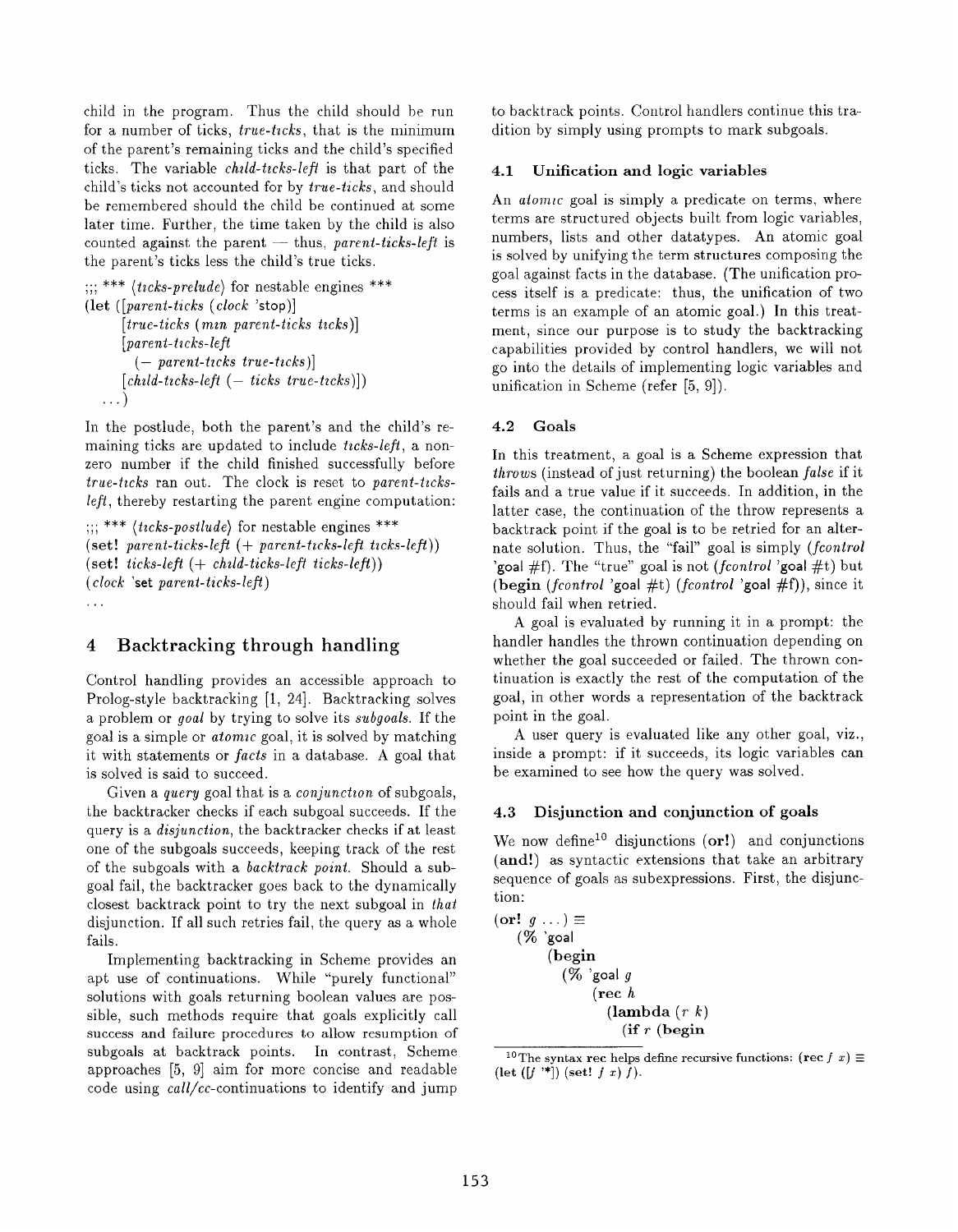$$
\begin{array}{c}\n\text{(fontrol 'goal #t)} \\
(\% \text{'goal (k '*) h)))))} \\
...\n\text{(fontrol 'goal #f)}) \\
(\text{rec } h \\
(\text{lambda (r } k) \\
(\text{if } r \text{ (begin)} \\
(\% \text{'goal #t}) \\
(\% \text{'goal (k '*) h})) \\
(\text{fontrol 'goal #f)})))\n\end{array}
$$

Each subgoal  $g$  is tried successively in a separate prompt. If  $q$  fails, its successor is tried, and so on. If, on the other hand,  $g$  succeeds, its handler sends a signal of success to the caller of the disjunctive goal. However, g's handler notes that the disjunction should backtrack at g's own backtrack point before trying g's successors. If all the subgoals fail, the disjunction itself fails. This is accomplished by throwing false after trying all the goals.

Conjunctions follow a related outline:

 $(and!) \equiv$ 

 $(\text{begin } (formatrol \text{'goal } #t) (formatrol \text{'goal } #f))$ 

```
(\text{and}! g g2 ...)\equiv(\% 'goal g
     (\text{rec } h)(\textbf{lambda}(r k))(if r (% 'goal (and! g2...)
                     (rec h 2
                        (\text{lambda} (r2 \text{ } k2))(if r2 (begin
                                      (fcontrol \text{ 'goal } \# t)(% 'goal (k2 '*) h2)))
                           (\% 'goal (k^{*\ast}) h))))
                  (fcontrol \text{ 'goal }\#f))))
```
The first clause of the definition of and! shows that a vacuous conjunction is synonymous with a true goal. If subgoals are present, all of them should succeed for the conjunction to succeed. Each subgoal decides whether the subgoals following it should be tried or not. If a subgoal g succeeds, its handler tries the conjunction of the remaining goals,  $g\mathcal{Q}$ , etc., but after noting that if these fail, g's own backtrack point should be retried. If g fails, its handler should signal overall failure, without trying g's successors.

#### 4.4 The cut

The above implements "pure" Prolog. Often, either for efficiency or a procedural style, we need to prune the backtracking possibilities: Prolog's method is the cut  $($ "!"). The *cut* is a goal that succeeds but has the sideeffect of committing all the goal choices made from a certain "cut entry" point to the point of the cut. In Prolog, the cut entry is always the immediately enclosing disjunction, but we can relax this restriction here. The syntax or!! stands for disjunctions with a cut entry point.

In our implementation, we simply add a handler tagged 'cut at the cut entry point. The cut itself is a goal that succeeds at first, but on backtracking, jumps to the cut entry point with a failure signal.

```
(\text{or}!! g \dots) \equiv(let ([cut (lambda ()
                    (fcontrol \geq) \neq \{fcontrol \text{'cut } \leq \text{)}\})(\% 'cut (or! g \dots)
         (\text{lambda} (r k))(fcontrol \text{'goal } \#f))))
```
## 5 Conclusion

We have described a versatile control mechanism for programming languages that manipulate higher-order control. Control handling has been traditionally successful in first-order control arenas. When extrapolated appropriately to languages with higher-order control, it is an important programming tool, affording clean and easy solutions for a wide range of control tasks. Thus, this work bolsters our conclusion from studying denotational models that control handling is an indispensable addition to any programming language with control operators.

Acknowledgment. I thank Matthias Felleisen and Bruce Duba for helpful discussions.

## References

- [1] W.F. Clocksin and C.S. Mellish. Programming in Prolog. Springer-Verlag, 1981.
- 2 O. Danvy and A. Filinski. Abstracting control. In Proc. 1990 ACM Conference on Lisp and Functional Programming, pages 151-160, 1990.
- [3] B.F. Duba, R. Harper, and D. MacQueen. Typing firstclass continuations in ML. In Proc. 18th ACM Symposium on Principles of Programming Languages, pages 163-173, 1991.
- [4] R.K. Dybvig and R. Hieb. Engines from Contin ations. Journal of Computer Languages (Pergamon Press), 14(2):109-124, 1989.
- [5] M. Felleisen. Transliterating Prolog into Scheme. Tech nical Report 182, Indiana University Computer Science Department, 1985.
- $|6|$  M. Felleisen.  $\lambda$ -v-CS: An Extended  $\lambda$ -Calculus for Scheme. In Proc. 1988 Conference on Lisp and Functional Programming, pages 72-84, 1988.